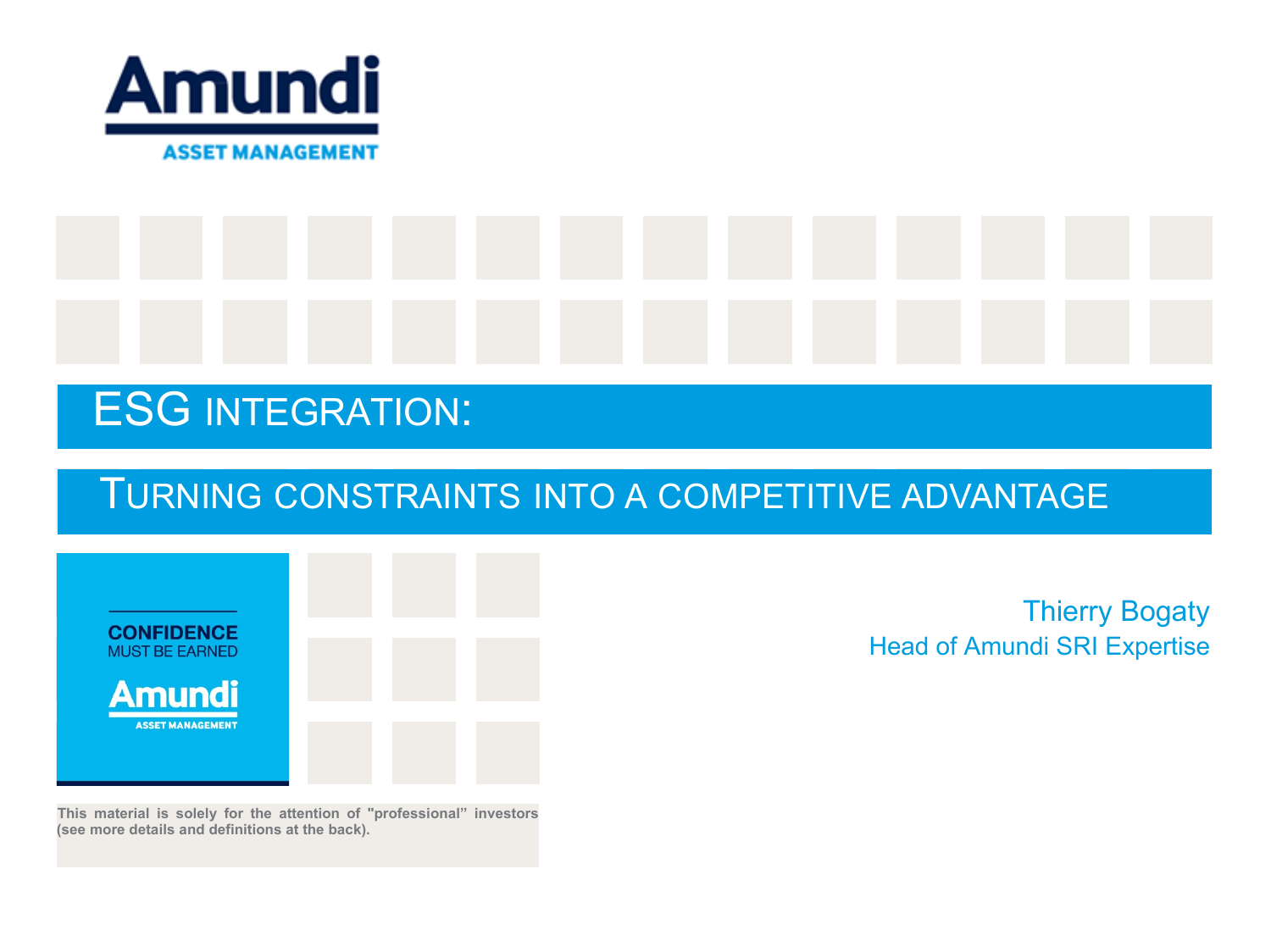

#### Amundi, a committed partner for sustainable performance

- $\geq \epsilon$  1,000 bn of assets under management<sup>1</sup>
- **No.1** European Asset Manager<sup>2</sup>
- **Top 10 Worldwide<sup>2</sup>**
- Over **4,000** employees



**Amundi, A major global player One of the largest SRI asset manager worldwide**

- € 160 bn in SRI assets under management<sup>1</sup>
- Signatory to the PRI since 2006
- Demanding and transparent SRI investment principles
- 17 analysts specialised in SRI and ESG
- 1 proprietary expert software-tool
- 35 SRI fund managers



(1) Amundi figures as of 30 June 2016. (2) No.1 European asset manager based on global assets under management (AUM) and the main headquarters being based in continental Europe - Source IPE "Top 400 asset managers" published in June 2016 and based on AUM as at December 2015.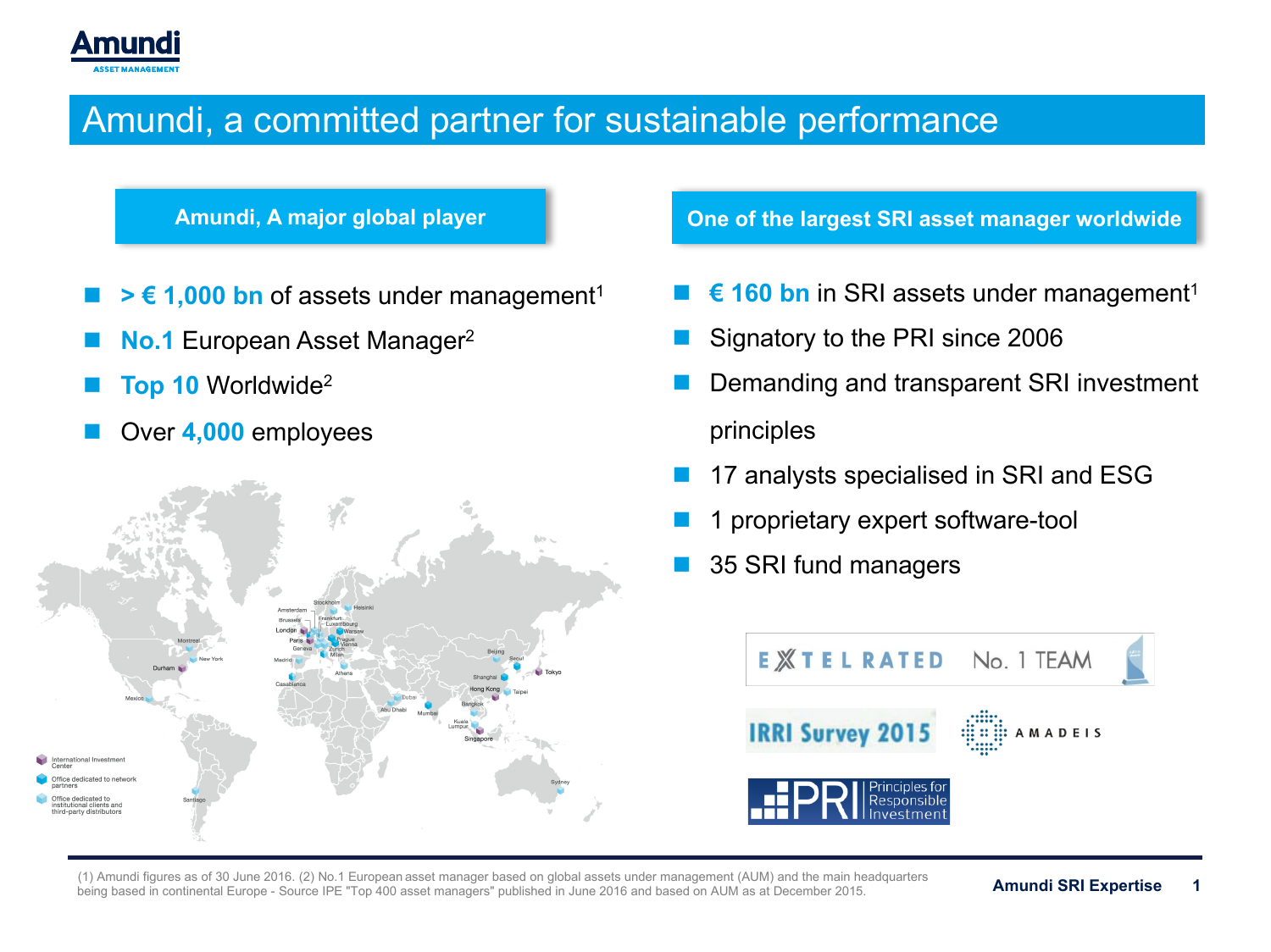

#### ESG criteria consolidate value creation

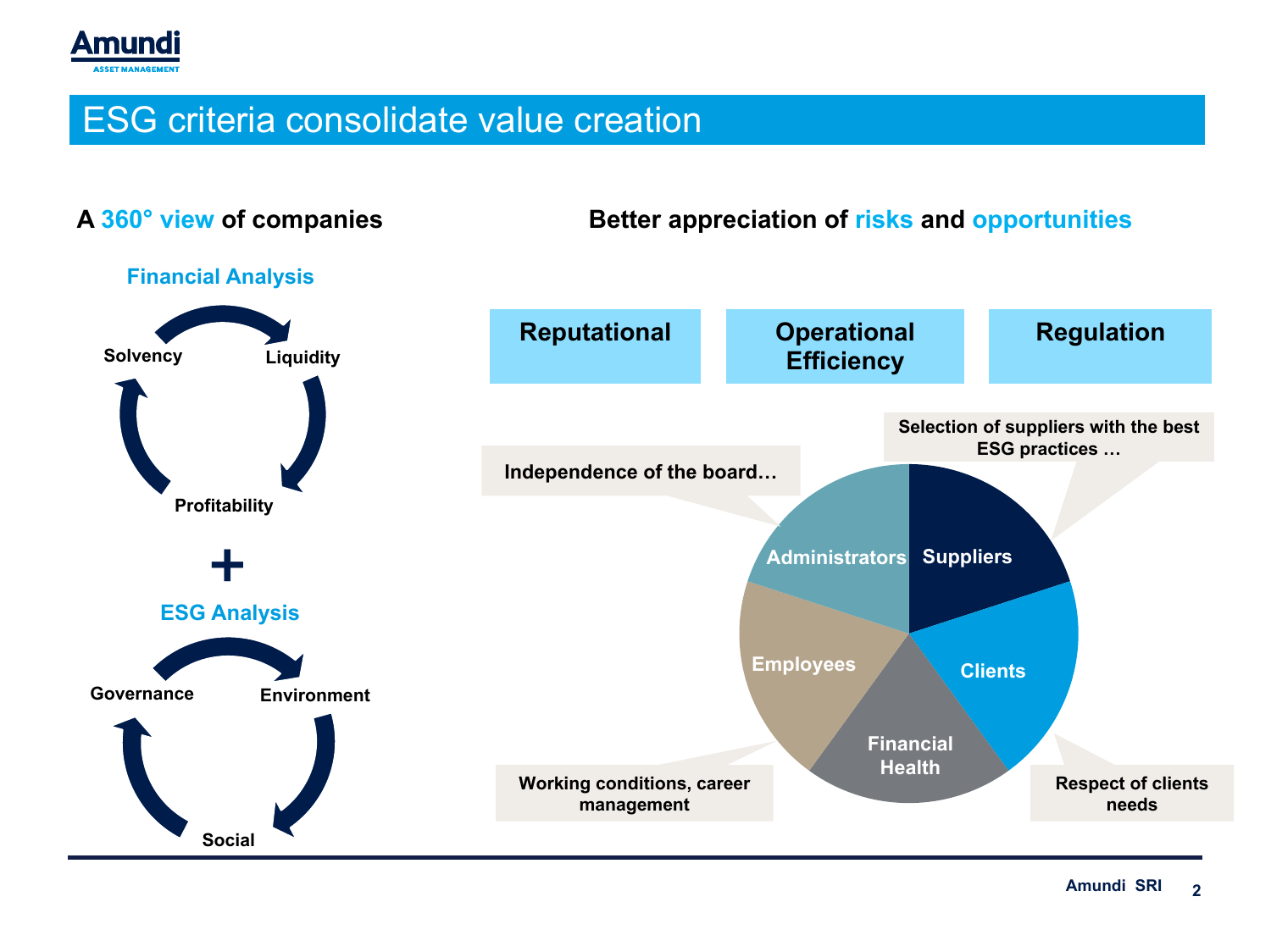

### A standardized and rigorous ESG analysis

More than **4,500** issuers covered **100%** MSCI World **98%** Barclays Global Corporate

ESG RATING **A quantitative and qualitative process**



ENGAGEMENT **A 3-axis approach**



§ **Engagement for influence**



- 
- § **Data collection for rating purposes**

ESG analysts meet with 300 companies and 100 senior management annually

§ **Voting at general shareholders'meetings & pre-meeting dialogue**

Votes on > 2,500 companies worldwide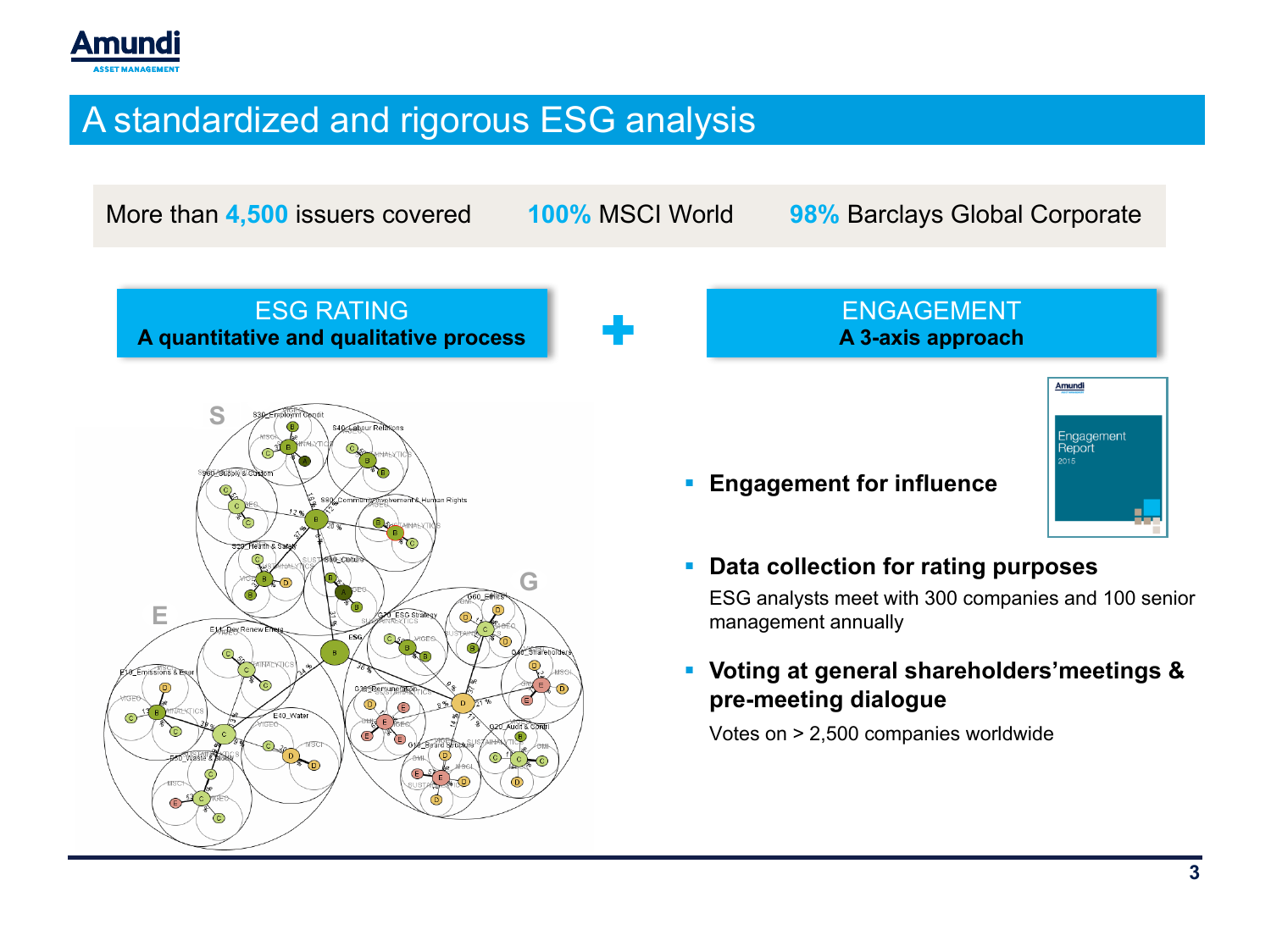

### ESG Integration, along the whole Investment Process

- ESG investment solutions is multi-shape
- Amundi accompanies investors building-up their proper ESG approach

| <b>INVESTMENT UNIVERSE</b>                                                                                                         | <b>MANAGEMENT STYLE</b>                                 | <b>AMUNDI's APPROACH</b>                                                                      | <b>CLIENTS' SPECIFIC NEEDS</b>                                                                                                                |
|------------------------------------------------------------------------------------------------------------------------------------|---------------------------------------------------------|-----------------------------------------------------------------------------------------------|-----------------------------------------------------------------------------------------------------------------------------------------------|
| <b>All regions</b><br><b>All asset classes</b><br>$\cdot$ EQUITIES<br>$\cdot$ BONDS<br>$\cdot$ MONEY MARKET<br>$\cdot$ DIVERSIFIED | <b>Passive</b><br><b>Tilted</b><br><b>Stock Picking</b> | <b>Amundi's set of criteria</b><br><b>Best-in-Class approach</b><br><b>Thematic solutions</b> | <b>Specific sector exclusions</b><br><b>List of excluded companies</b><br><b>Exclusion of controversial</b><br><b>activities</b><br>• Weapons |
| + Real and alternative:<br>• PRIVATE EQUITY<br><b>· LOANS</b><br><b>· REAL ESTATE</b><br><b>· INFRASTRUCTURE</b>                   |                                                         | <b>Normative exclusions</b><br><b>Sector exclusions (Coal)</b>                                | $\cdot$ Tobacco<br>• Alcohol<br>. Oil sand exploration and<br>development<br>$\cdot$ Oil in Arctic $\ldots$                                   |